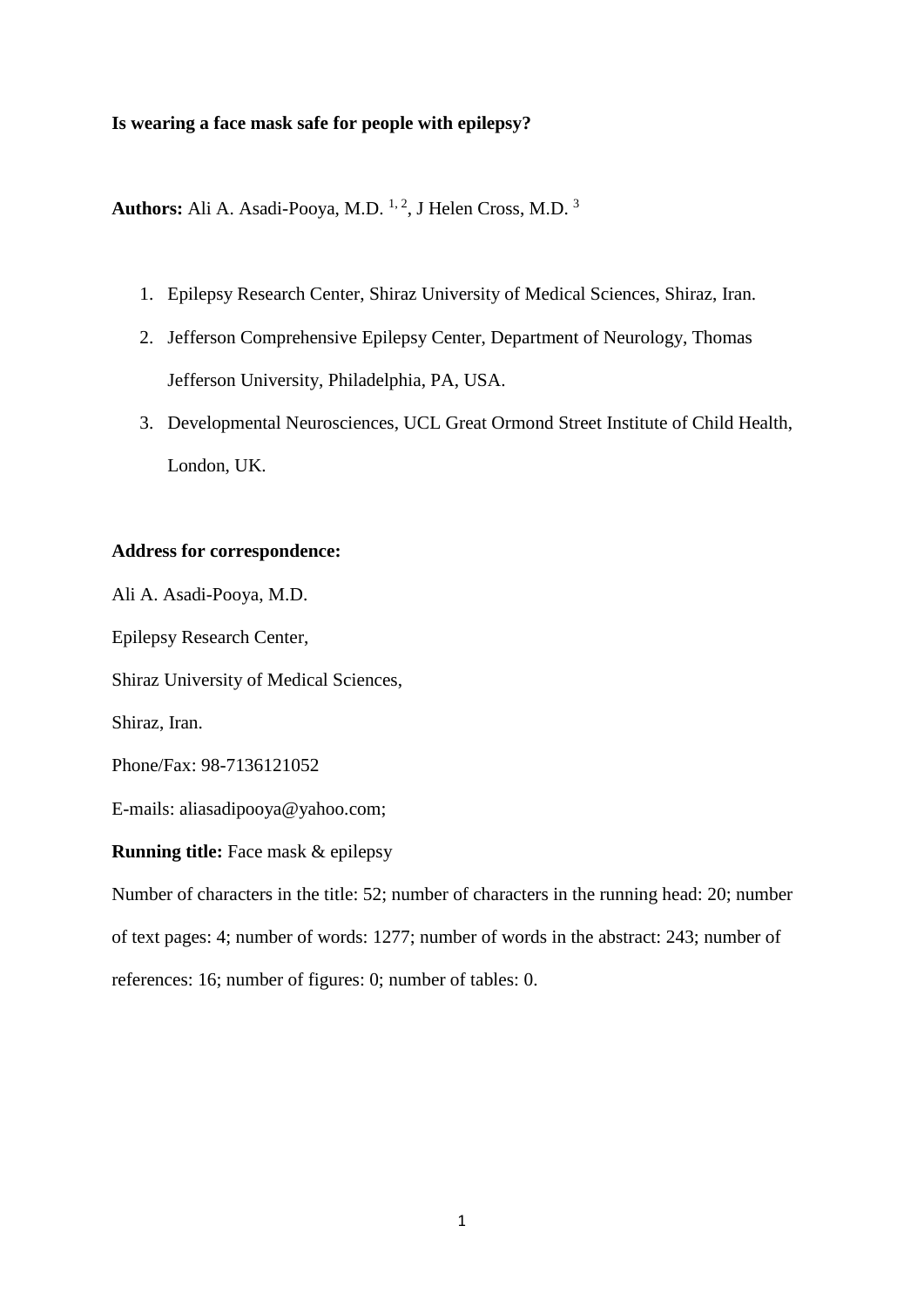#### **Abstract**

Since December 2019, the world has been experiencing a catastrophic pandemic of coronavirus disease (COVID-19) caused by SARS-CoV2. This virus primarily targets the human respiratory system. Available information suggests that people with epilepsy (PWE) are not at higher risk of being infected by the virus, nor of more severe COVID-19 manifestations, as a result of the epilepsy alone. However, COVID-19 is a serious disease that currently has no effective treatment or vaccine. A face mask is probably effective in preventing the spread of a respiratory pathogen, at least to some extent. So, should we recommend wearing a face mask to all during a pandemic of respiratory infectious disease (e.g., COVID-19) without any precautions or exemptions? While concrete evidence is lacking, if we consider that wearing a face mask may simulate hyperventilation, at least to some extent, we would probably avoid recommending this practice indiscriminately to all PWE. On the other hand, in the absence of any proven treatment or vaccine to combat COVID-19, prevention is the best available strategy and it is probably not reasonable to suggest avoid wearing face masks in PWE under any circumstances. Logically, PWE do not need to wear a face mask most of the time, as long as there is no close contact with others, especially during intense physical activities such as exercise. To the contrary, it is probably more advantageous to wear a face mask in crowded locations, with intermittent breaks in safe locations, away from others.

**Key words:** Coronavirus; COVID; Epilepsy; Mask; Seizure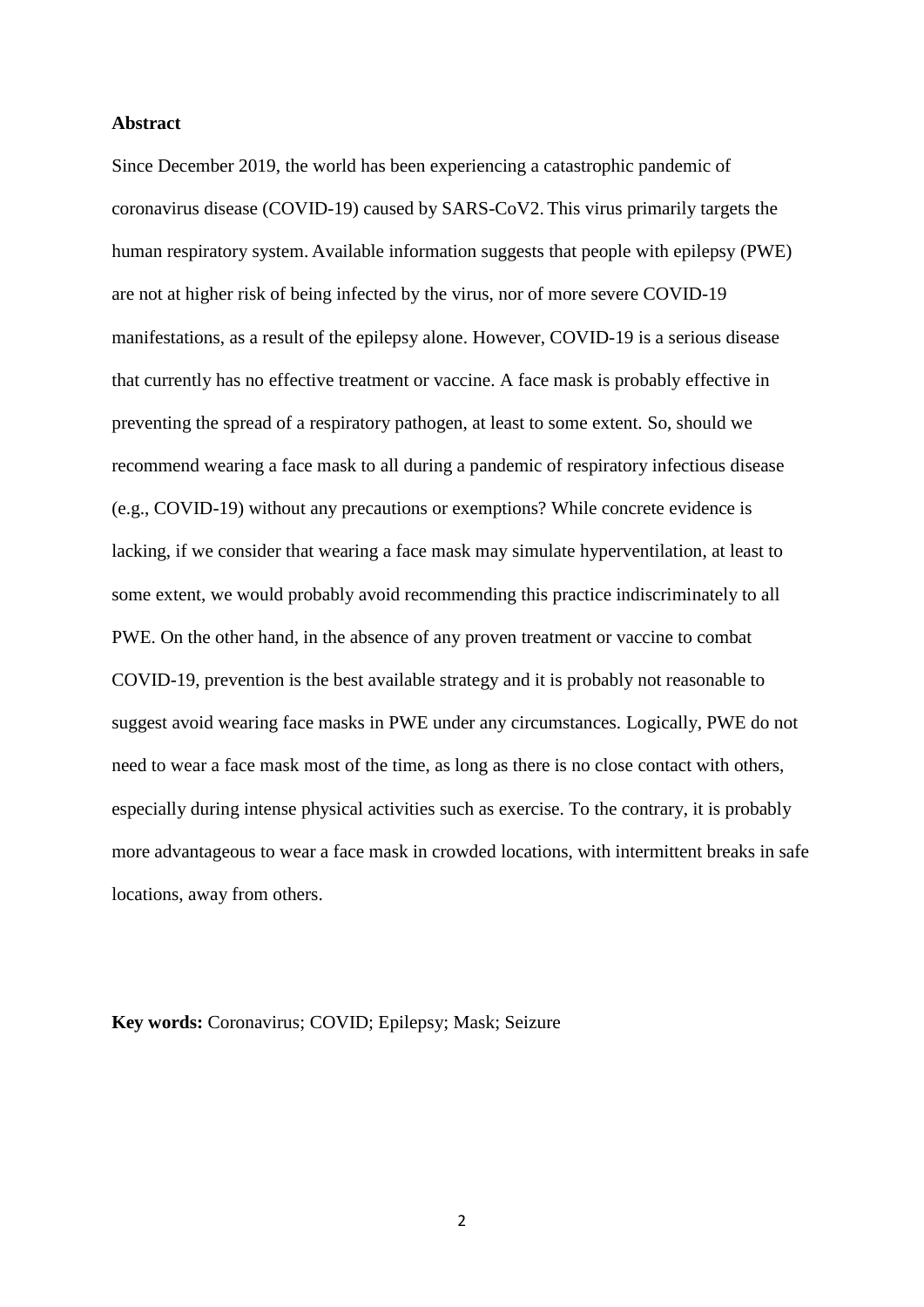#### **1. Introduction**

Since December 2019, the world has been experiencing a catastrophic pandemic of coronavirus disease (COVID-19) caused by  $SARS-CoV2$ .<sup>1</sup> This virus primarily targets the human respiratory system.<sup>2</sup> Available information on the pandemic suggests that people with epilepsy (PWE) are not at higher risk of being infected by the virus, nor of more severe COVID-19 manifestations, as a result of the epilepsy alone. <sup>3</sup> However, anybody with COVID-19, could develop a severe illness characterized by severe pneumonia, acute respiratory distress syndrome, organ failure, acute cardiac injury, and death.<sup>1</sup> Risk factors for severe disease have been recognised as older age, diseases restricting mobility, respiratory conditions (including asthma), diabetes mellitus, hypertension, severe heart disease, and impaired immune function due to underlying conditions or drug treatment.<sup>1-3</sup> People with epilepsy may also have any of these conditions.

# **2. Is wearing a face mask necessary during a pandemic of a respiratory infectious disease?**

COVID-19 is a serious disease that currently has no effective treatment or vaccine. Deaths due to COVID-19 are rising and health systems are under significant pressure. This raises a question: should policy makers apply any precautionary principle and encourage all people to wear face masks on the grounds that we have little to lose and potentially something to gain from this measure?<sup>4</sup>

A systematic review compared various masks (i.e., standard surgical masks *vs.* respirator masks)<sup>5</sup>; this review included a single clinical trial from 2009 of respirator masks, standard masks, and no masks among the general public during an influenza epidemic in Australia.<sup>6</sup> That trial demonstrated a benefit of masks over no masks, but no advantage of respirator masks over standard ones.<sup>5,6</sup> Some experts have suggested that "Masks are simple, cheap, and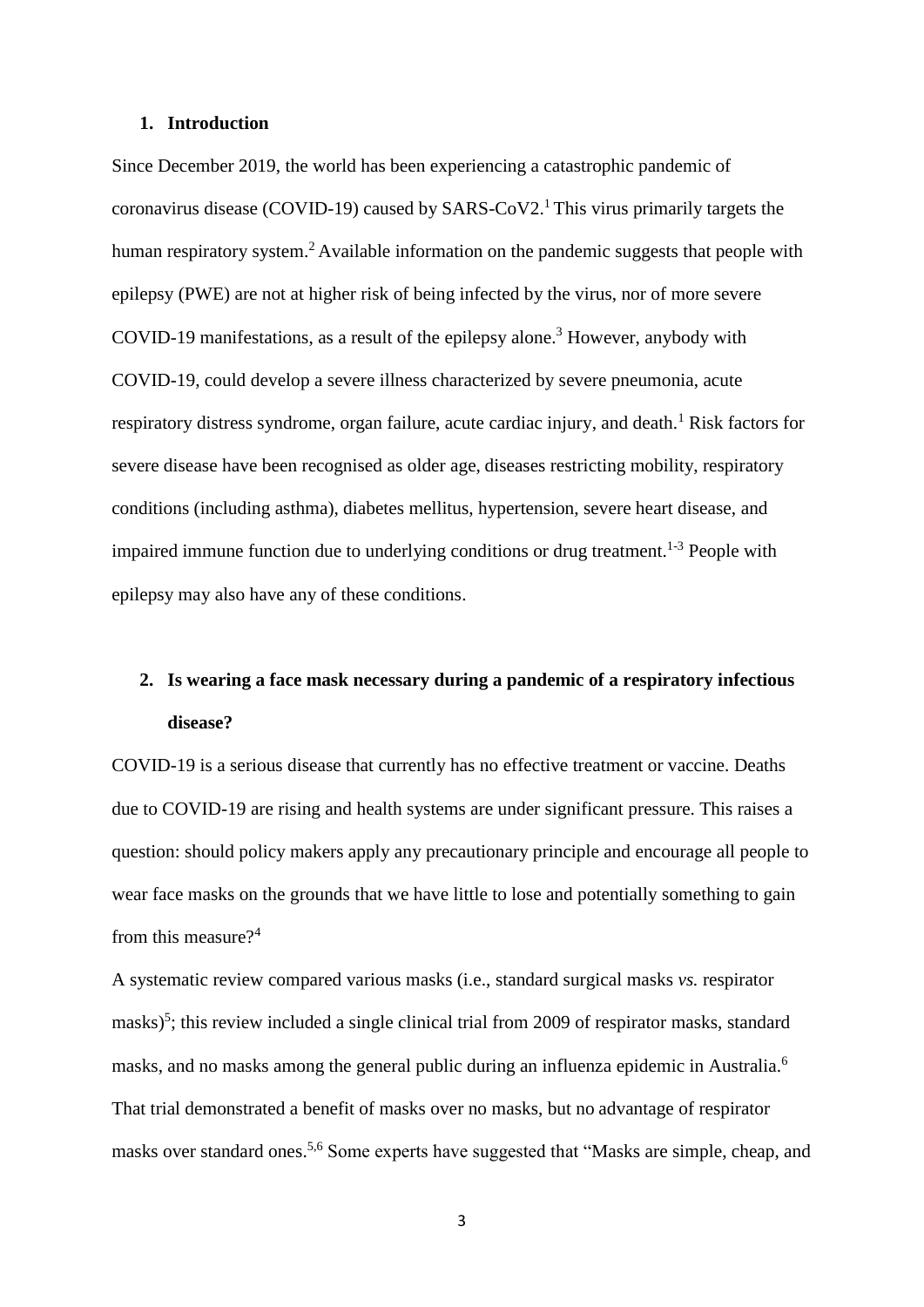potentially effective. We believe that, worn both in the home (particularly by the person showing symptoms) and also outside the home in situations where meeting others is likely (for example, shopping, public transport), they could have a substantial impact on transmission with a relatively small impact on social and economic life". <sup>4</sup> Wearing a face mask is one of the preventative measures that can limit the spread of COVID-19. However, the use of a mask alone is not enough to provide an adequate level of protection, and other measures (e.g., hand hygiene) should also be adopted.<sup>7</sup> In other words, the use of face masks in the community should not create a false sense of security, with neglect of other essential measures, such as hand hygiene practices and physical distancing.<sup>7</sup> The World Health Organization (WHO) states that "The use of masks is part of a comprehensive package of the prevention and control measures that can limit the spread of certain respiratory viral diseases, including COVID-19. Masks can be used either for protection of healthy persons (worn to protect oneself when in contact with an infected individual) or for source control (worn by an infected individual to prevent onward transmission)".<sup>8</sup>

#### **3. Are face masks really harmless for all?**

A face mask is probably effective in preventing the spread of a respiratory pathogen, at least to some extent. So, should we recommend wearing a face mask to the general public during a pandemic of respiratory infectious disease (e.g., COVID-19) without any precautions or exemptions?

In multiple studies, wearing face masks have been associated with respiratory and physiological impacts. In one study, wearing an N95 mask for 4 hours during hemodialysis significantly reduced PaO2 and increased respiratory adverse effects in people with end-stage renal disease.<sup>9</sup> In another study, the authors concluded that breathing through N95 mask impedes gaseous exchange and imposes an additional workload on the metabolic system of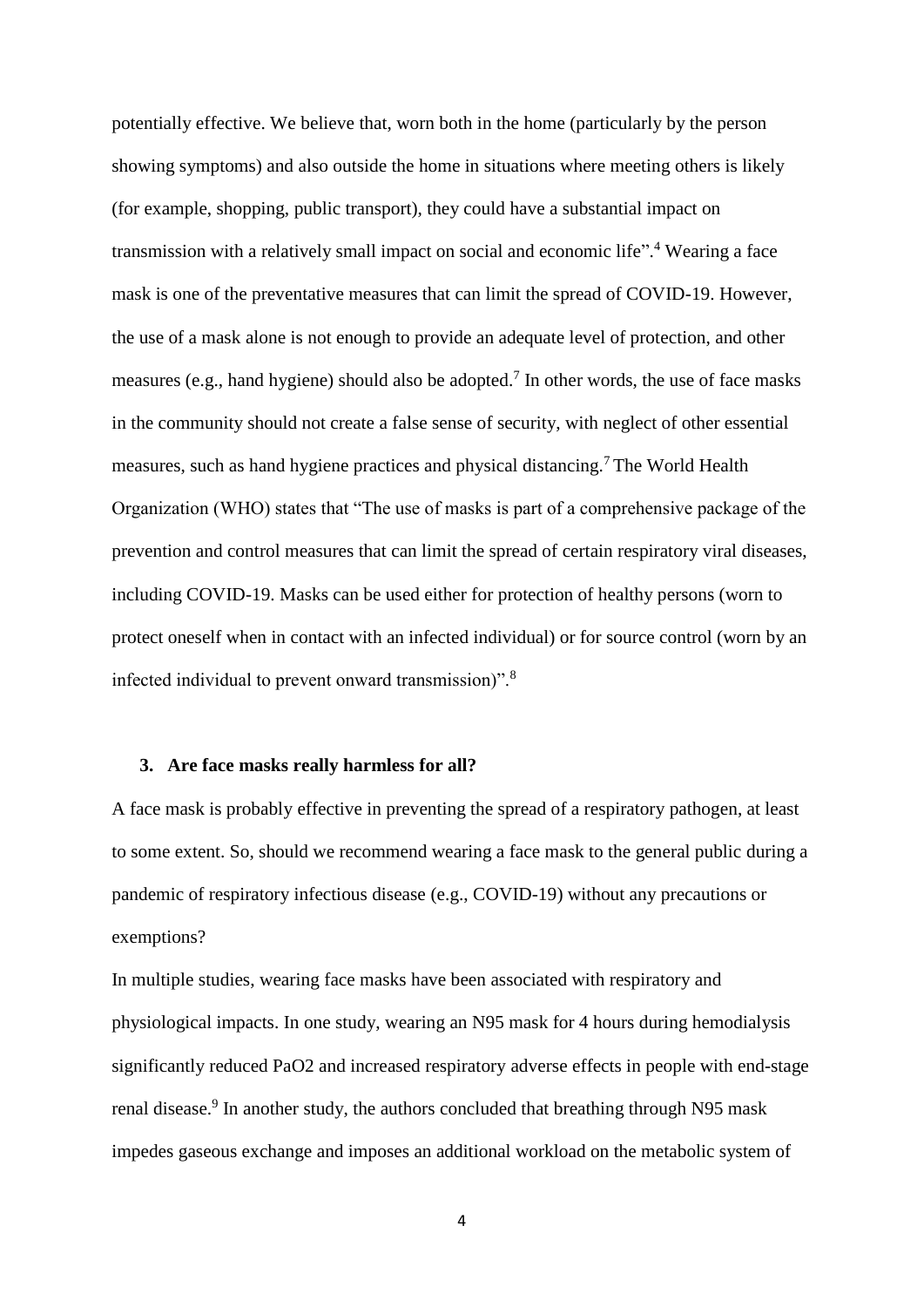pregnant healthcare workers.<sup>10</sup> In a study of 53 surgeons, the authors reported that pulse rates of the surgeons increased and their SpO2 decreased after the first hour of wearing surgical masks during operations.<sup>11</sup> Finally, in one study of patients with chronic obstructive pulmonary disease (COPD), breathing frequency, blood oxygen saturation, and exhaled carbon dioxide levels showed significant differences before and after N95 mask use.<sup>12</sup> Experts have stated that "Face masks make breathing more difficult. Moreover, a fraction of carbon dioxide previously exhaled is inhaled at each respiratory cycle. Those two phenomena increase breathing frequency and deepness".<sup>13</sup> Based on the above evidence and also personal experience of wearing an N95 mask during hospital rounds, this is probably a true statement. Some of the likely disadvantages of the use of face mask by healthy people in the general public include: potential headache and/or breathing difficulties, potential increased risk of self-contamination, and potential development of facial skin lesions.<sup>8</sup> The WHO encourages countries adopting policies on face masks use in the general public to conduct good quality research to assess the effectiveness (and potentially the disadvantages) of this intervention to prevent and control transmission of COVID-19.<sup>8</sup>

## **4. Should people with epilepsy wear face masks?**

There is no direct evidence in the literature to answer this question with confidence. However, hyperventilation (i.e., deep and rapid respiration) (HV) is an effective method of seizure activation in PWE during electroencephalography (EEG) recording. The mechanisms of the activation effect of HV on seizures in PWE are still poorly understood. Some experts suggest that the EEG slowing is due to cerebral vasoconstriction and diminution of oxygen and dextrose supply to the cerebral cortex.<sup>14</sup> Others believe that the low levels of carbon dioxide would lead to the predominance of nonspecific thalamic projection system over the activating reticular ascending system.<sup>15</sup> In any ways, it is well-known and documented that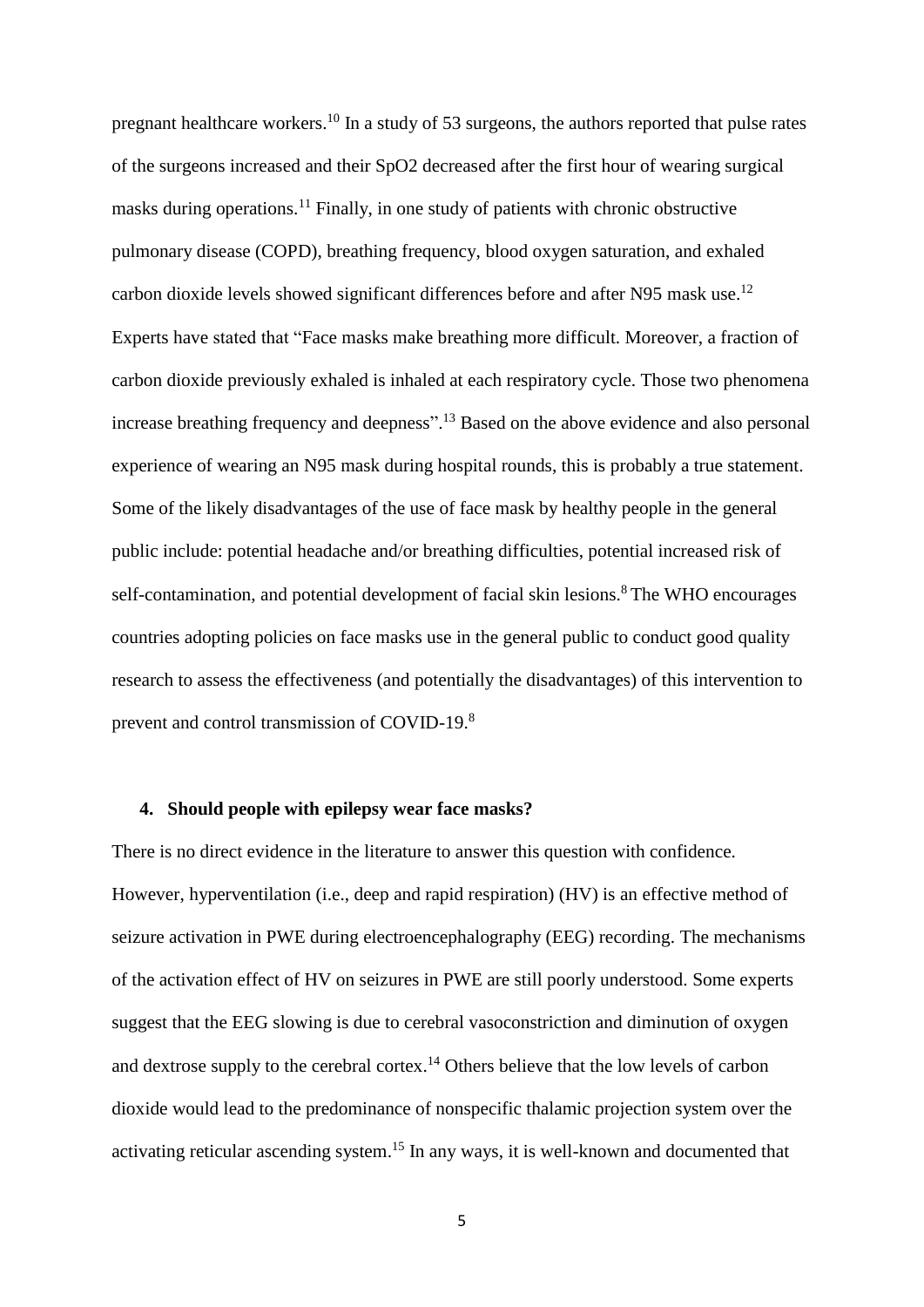HV can provoke seizures in PWE.<sup>16</sup> Hyperventilation may provoke 3-Hz generalized spikeand-wave complexes in about 80% of patients with idiopathic generalized epilepsies, and slow spike and wave complexes in  $\leq 50\%$  of patients with symptomatic generalized epilepsies, who are able to adequately undertake the activation procedure.<sup>16</sup> Activation may also be observed in  $6-28\%$  of people with focal epilepsies.<sup>16</sup>

Therefore, while concrete evidence is lacking, if we consider that wearing a face mask may simulate HV, at least to some extent, we would probably avoid recommending this practice indiscriminately to all PWE. On the other hand, in the absence of any proven treatment or vaccine to combat COVID-19, prevention is the best available strategy and it is probably not reasonable to suggest avoid wearing face masks in PWE under any circumstances. Logically, PWE (and many other people) do not need to wear a face mask most of the time, as long as there is no close contact with others, especially during intense physical activities such as exercise (e.g., walking, jogging, etc.). To the contrary, it is probably more advantageous to wear a face mask in crowded locations (e.g., shopping malls, theme parks, movie theaters, etc.), with intermittent breaks in safe locations, away from others.

#### **5. Should a face mask be removed from a person at the time of a seizure?**

While there is no direct evidence in the literature to answer this question with confidence, it would be considered reasonable to remove a mask from a patient, who is actively seizing or is in postictal state, to facilitate their breathing. However, it is highly suggested to adopt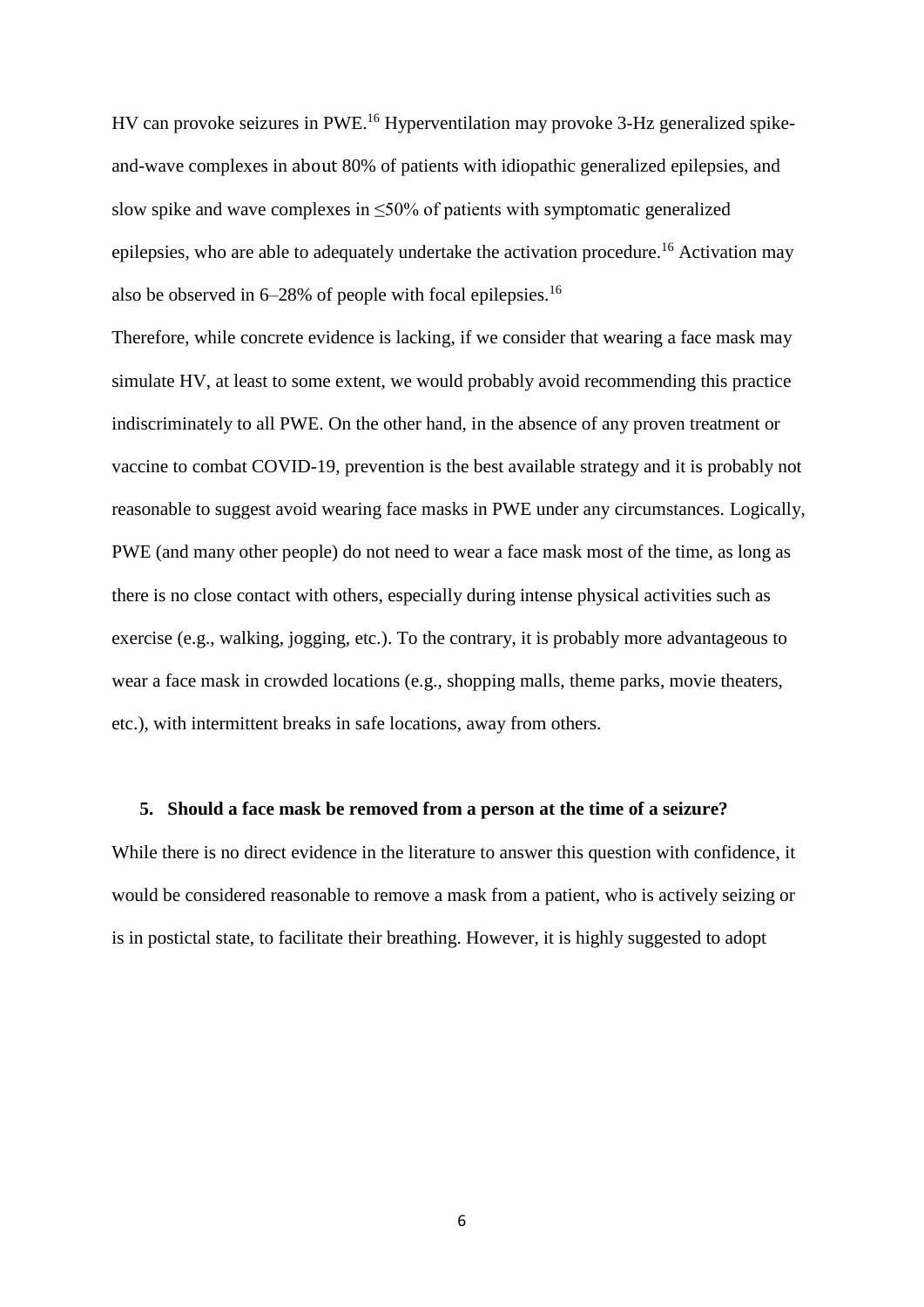maximum precautionary measures to protect ourselves from being exposed to any potential harm (e.g., secretions), including of course thorough hand washing.

#### **Acknowledgment**

This work has received no funding.

# **Disclosures**

Ali A. Asadi-Pooya: Honoraria from Cobel Daruo, RaymandRad and Tekaje; Royalty: Oxford University Press (Book publication). Helen Cross: acted as an investigator for studies with GW Pharma, Zogenix, Vitaflo and Marinius. She has been a speaker and on advisory boards for GW Pharma, Zogenix, and Nutricia; all remuneration has been paid to her department. Her research is supported by the National Institute of Health Research (NIHR) Biomedical Research Centre at Great Ormond Street Hospital, NIHR, EPSRC, GOSH Charity, ERUK, the Waterloo Foundation.

**Availability of data and material:** Data sharing is not applicable to this article.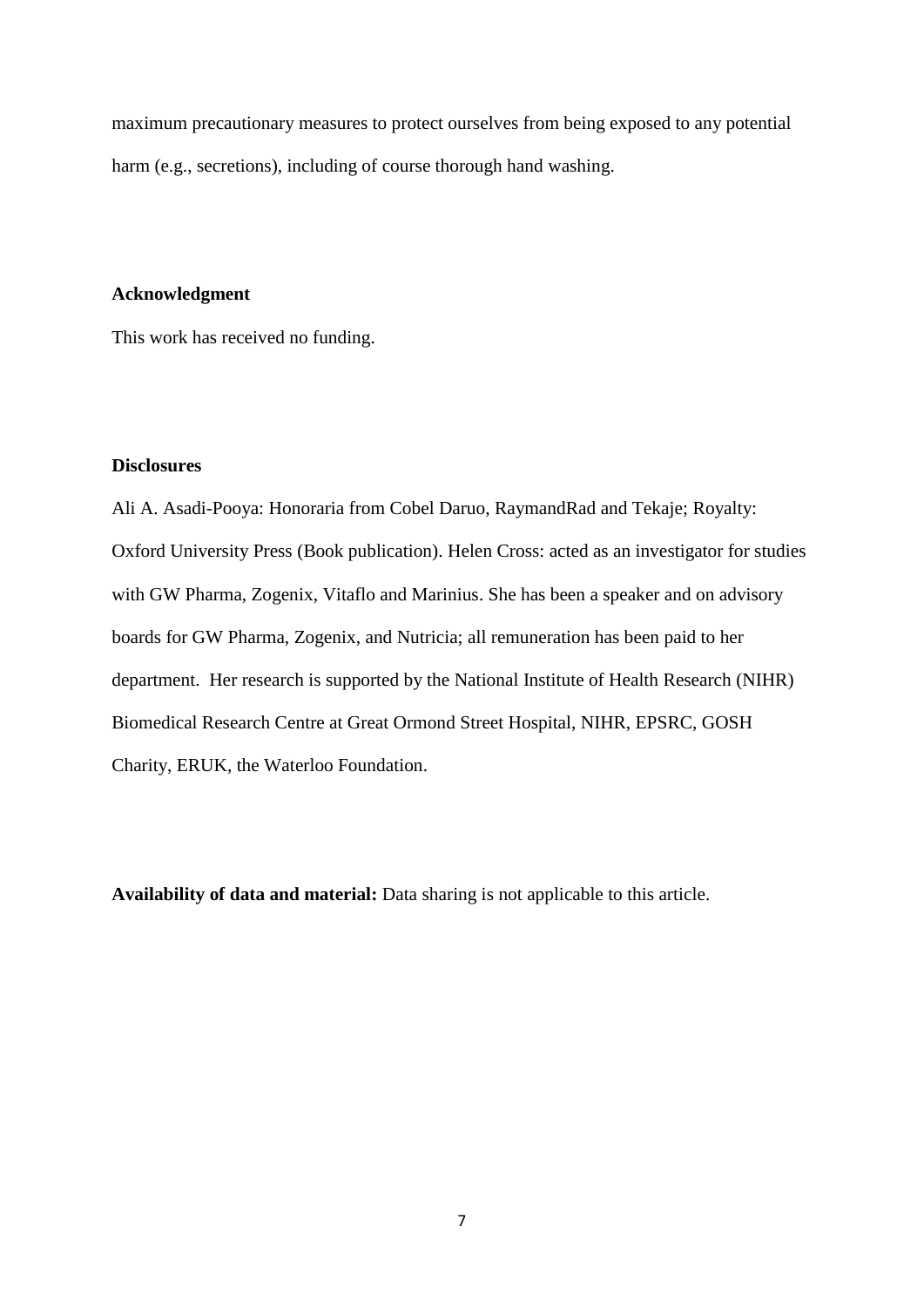#### **References**

- 1. Rothan HA, Byrareddy SN. The epidemiology and pathogenesis of coronavirus disease (COVID-19) outbreak. J Autoimmun. 2020; 109: 102433.
- 2. Asadi-Pooya AA, Simani L. Central nervous system manifestations of COVID-19: A systematic review. J Neurol Sci 2020; 413: 116832.
- 3. https://www.ilae.org/patient-care/covid-19-and-epilepsy/covid-19-information-forclinicians/faqs-for-clinicians/accessed on May 24, 2020.
- 4. Greenhalgh T, Schmid MB, Czypionka T, Bassler D, Gruer L. Face masks for the public during the covid-19 crisis. BMJ 2020; 369: m1435.
- 5. Long Y, Hu T, Liu L, et al. Effectiveness of N95 respirators versus surgical masks against influenza: A systematic review and meta-analysis. J Evid Based Med 2020: 10.1111/jebm.12381.
- 6. MacIntyre CR, Cauchemez S, Dwyer DE, et al. Face mask use and control of respiratory virus transmission in households. Emerg Infect Dis 2009; 15: 233-241.
- 7. World Health Organization. (2020). Advice on the use of masks in the context of COVID-19: interim guidance, 6 April 2020. World Health Organization. https://apps.who.int/iris/handle/10665/331693. License: CC BY-NC-SA 3.0 IGO/ accessed on June 11, 2020.
- 8. World Health Organization. (2020). Advice on the use of masks in the context of COVID-19: interim guidance, 5 June 2020. World Health Organization. https://apps.who.int/iris/handle/10665/332293. License: CC BY-NC-SA 3.0 IG/ accessed on June 11, 2020.
- 9. Kao TW, Huang KC, Huang YL, et al. The Physiological Impact of Wearing an N95 Mask During Hemodialysis as a Precaution Against SARS in Patients With End-Stage Renal Disease. J Formos Med Assoc 2004; 103: 624-628.